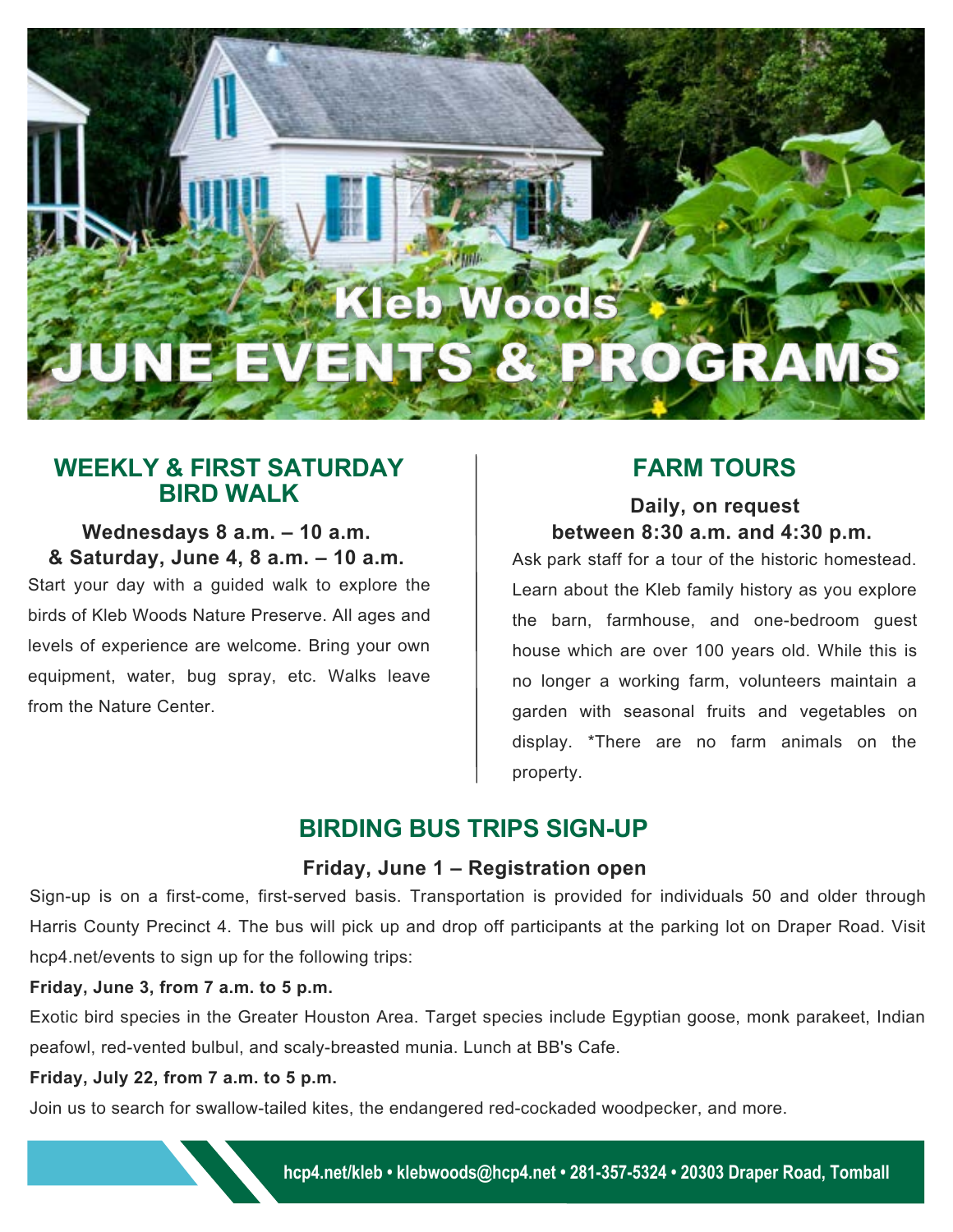# **DISCOVERY DAYS: LIFE CYCLES WITH TEXAS WILDLIFE ASSOCIATION**

### **Thursday, June 2, from 10 a.m. to 11 a.m.**

#### **or 11:30 a.m. to 12:30 p.m.**

All are welcome at this program designed especially for school-aged children. Through activities and games, students will learn how a plant or animal grows into an adult and how each stage affects other plant and animal populations. Registration is required and space is limited. Registration required. Visit [hcp4.net/events](http://www.hcp4.net/events/) to sign up.

# **HISTORY DISCUSSION GROUP**

#### **Thursday, June 9, from 9 a.m. to 11 a.m.**

Each month we discuss a different book, article, or historical topic. These programs are intended to foster discussion, and attendees are encouraged to comment and participate. History Discussion Groups are best suited for adults and older students with a keen interest in history. In June, join guest speaker Kathleen Kelly to discuss her book "Indelible Footprints in San Felipe de Austin." Through first-hand accounts like letters and diaries, the book tells the story of how Texas was established and what life was like for the "Old Three Hundred."



# **DISCOVERY DAYS: BEING A BLACKSMITH**

### **Thursday, June 16, from 10 a.m. to 11 a.m.**

### **or 11:30 a.m. to 12:30 p.m.**

All are welcome at this program designed especially for school-aged children. Participants will use a hammer and nail to cold-forge their own tin punch design, and try out different sanding grits to clean up old pieces of metal. Registration required. Visit [hcp4.net/events](http://www.hcp4.net/events/) to sign up.

# **BLUEGRASS MUSIC AT THE NATURE CENTER**

### **Saturday, June 25, from noon to 4 p.m.**

Enjoy music during the monthly jam session with Cypress Bluegrass Rising. Occurs every month on the fourth Saturday, except on holidays.



**Harris County Precinct 4 Commissioner R. Jack Cagle Kleb Woods Nature Preserve & Center** 

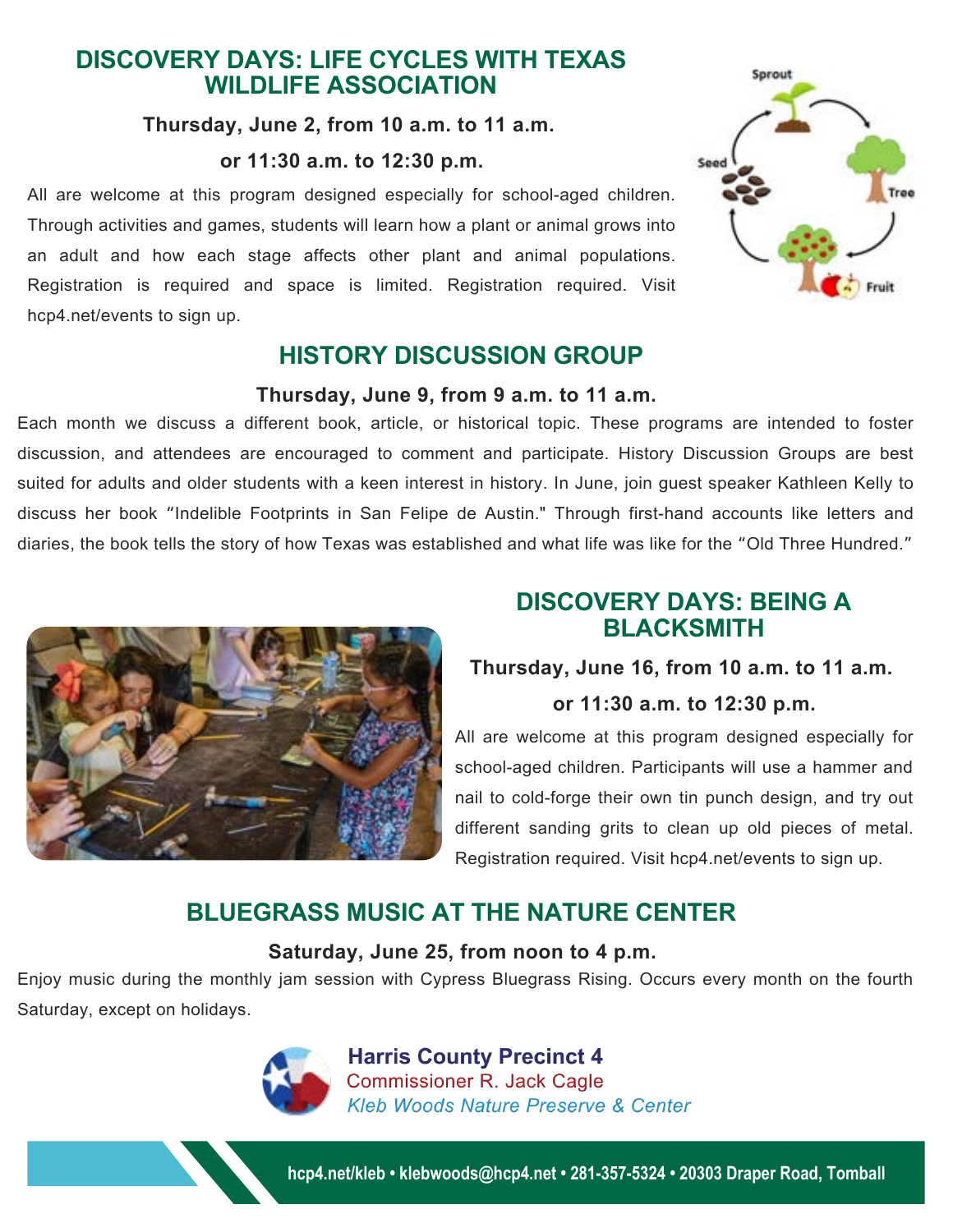# **Kleb Woods JULY EVENTS & PROGRAMS**

# **WEEKLY & FIRST SATURDAY BIRD WALK Daily, on request**

### **Wednesdays, 8 – 10 a.m. & Saturday, July 2, 8 – 10 a.m.**

Start your day with a guided walk to explore the birds of Kleb Woods Nature Preserve. All ages and levels of experience are welcome. Bring your own equipment, water, bug spray, etc. Walks leave from the nature center.

## **FARM TOURS**

# **between 8:30 a.m. and 4:30 p.m.**

Ask park staff for a tour of the historic homestead. Learn about the Kleb family history as you explore the barn, farmhouse, and one-bedroom guest house which are over 100 years old. While this is no longer a working farm, volunteers maintain a garden with seasonal fruits and vegetables on display. \*There are no farm animals on the property.

# **BIRDING BUS TRIPS SIGN-UP**

### **Friday, June 1 – Registration open**

Sign-up is on a first-come, first-served basis. Transportation is provided for individuals 50 and older through Harris County Precinct 4. The bus will pick up and drop off participants at the parking lot on Draper Road. Email klebwoods@hcp4.net or call 281-357-5324 to sign up for the following trips:

### **Friday, July 22, 7 a.m. – 5 p.m**

Join us to search for swallow-tailed kites, the endangered red-cockaded woodpecker, and more.

### **Friday, August 26, 7 a.m. – 5 p.m.**

Join us to search for shorebirds in Galveston and then visit the Rainforest Pyramid at Moody Gardens (additional fee required).